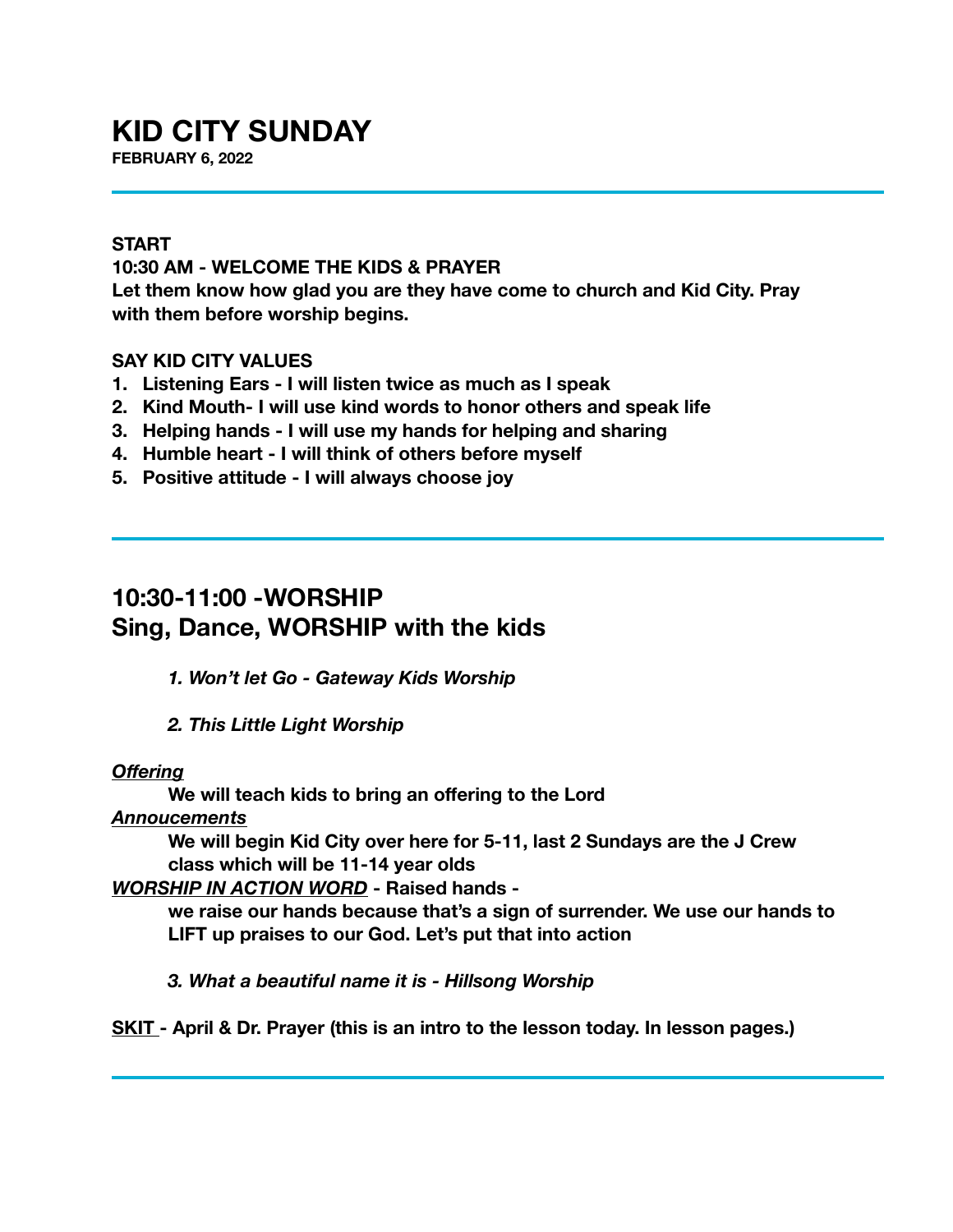# **11:00- SPLIT CLASSES - HEROES & LEGENDS DIVE IN: LESSON (PRAYER WARRIORS)**

## **11:15- GO DEEPER: CONVERSATION**

## **5-8**

*Who was David? How did David begin his prayer? What were some of the things David was thankful for? Why did David tell his people to praise God? Why do we need to thank God in our prayers?* 

# **9-11**

*What were some of the things David was thankful for? Why did David tell his people to praise God? Why do we need to thank God in our prayers? What are some things you are thankful for? How can being thankful help us to get out of a bad mood?*

## **11:25 - MEMORY VERSE:**

*"Devote yourselves to prayer, being watchful and thankful." - Colossians 4:2 (NIV)* 

## **11:30 - GAME:**

### **5-8**

*Pass a ball around the group while playing music. When the music stops, whoever is left holding the ball needs to say something they are thankful for.* 

### **9-11**

*Pass a ball around the group while playing music. When the music stops, whoever is left holding the ball needs to say something they are thankful for.*